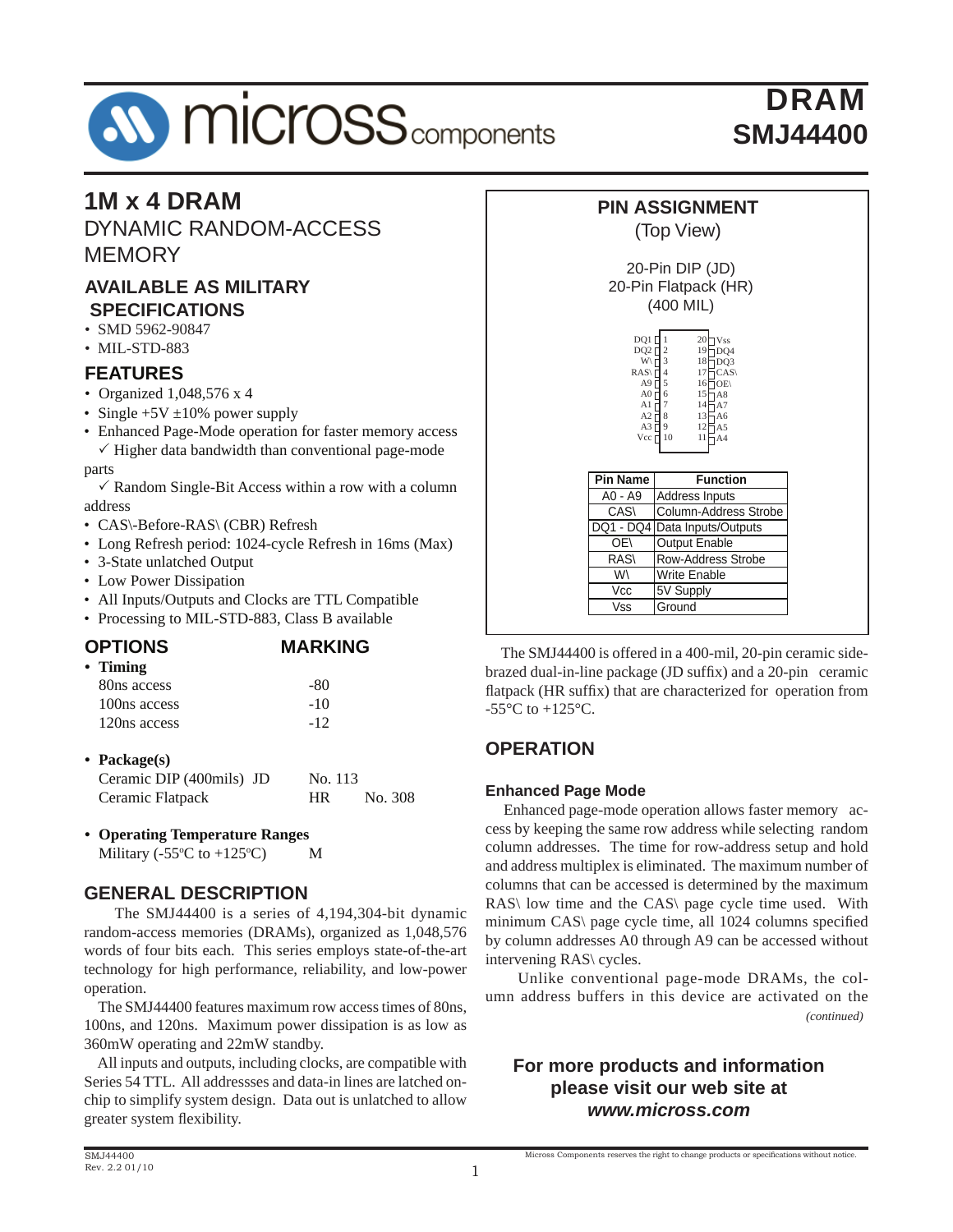# **AV MICrOSS** components

## DRAM **SMJ44400**

#### **Enhanced Paga Mode (continued)**

falling edge of RAS. The buffers act as transparent or flowthrough latches while CAS\ is high. The falling edge of CAS\ latches the column addresses. This feature allows the SMJ44400 to operate at a higher data bandwidth then conventional page-mode parts, since data retrieval begins as soon as column address is valid rather than when CAS\ goes low. This performance improvement is referred to as enhanced page mode. Valid column address can be presented immediately after row address hold time has been satisfied, usually well in advance of the maximum (access time from column address) has been satisfied. In the event that column addresses for the next cycle are valid at the time CAS\ goes high, access time for the next cycle is determined by the later occurrence of  $t_{CAC}$ or  $t_{CPA}$  (access time form rising edge of CAS).

#### **Address (A0-A9)**

 Twenty address bits are required to decode 1 of 1,048,576 storage cell locations. Ten row-address bits are set up on inputs A0 through A9 and latched onto the chip by RAS\. The ten column-address bits are set up on pins A0 through A9 and latched onto the chip by CAS\. All addresses must be stable on or before the falling edges of RAS\ and CAS\. RAS\ is similar to a chip enable in that it activates the sense amplifiers as well as the row decoder. CAS\ is used as a chip select, activating the output buffer as well as latching the address bits into the column-address buffer.

#### **Write Enable (W\)**

 The read or write mode is selected through W\. A logic high on the W\ input selects the read mode and a logic low selects the write mode. The write-enable terminal can be driven from standard TTL circuits without a pullup resistor. The data input is disabled when the read mode is selected. When W\ goes low prior to CAS\ (early write), data out reamins in the high-impedance state for the entire cycle permitting a write operation independent of the state of OE\. This permits earlywrite operation to be completed with OE\ grounded.

#### **Data In/Out (DQ1 - DQ4)**

 The high-impedance output buffer provides direct TTL compatibility (no pullup resistor required) with a fanout of two Series 54 TTL loads. Data out is the same polarity as data in. The output is in the high-impedance (floating) state until CAS\ and OE\ are brought low. In a read cycle the output becomes valid after all access times are satisfied. The output remains valid while CAS\ and OE\ are low. CAS\ or OE\ going high returns it to the high-impedance state.

#### **Output Enable (OE\)**

 OE\ controls the impedance of the output buffers. When OE\ is high, the buffers remain in the high-impedance state. Bringing OE\ low during a normal cycle activates the output buffers, putting them in the low-impedance state. It is necessary for both RAS\ and CAS\ to be brought low for the output buffers to go into the low-impedance state. Once in the lowompedance state, they remain in the low-impedance state until either OE\ or CAS\ is brought high.

#### **Refresh**

 A refresh operation must be performed at least once every 16ms to retain data. This can be achieved by strobing each of the 1024 rows (A0-A9). A normal read or write cycle refreshes all bits in each row that is selected. A RAS\-only operation can be used by holding CAS\ at the high (inactive) level, conserving power as the output buffer remains in the high-impedance state. Externally generated addresses must be used for a RAS\-only refresh. Hidden refresh can be performed while maintaining valid data at teh output pin. This is accomplished by holding CAS\ at  $V_{II}$  after a read operation and cycling RAS\ after a specified precharge period, similar to a RAS\-only refresh cycle. The external address is ignored during the hidden refresh cycles.

#### **CAS\-before-RAS\ (CBR) and hidden refresh**

 CBR refresh is utilized by bringing CAS\ low earlier than RAS\ (see parameter  $t_{CSR}$ ) and holding it low after RAS\ falls (see parameter  $t_{\text{CSR}}$ ). For successive CBR refresh cycles, CAS\ can remain low while cycling RAS\. The external address can remain low while cycling RAS. The external is ignored and the refresh address is generated internally. During CBR refresh cycles the outputs remain in the highimpedance state.

 Hidden refresh can be performed while maintaining valid data at the output pins. Thsi is accomplished by holding CAS\ at VIL after a read operation.  $RAS \$  is cycled after the specified read cycle parameters are met. Hidden refresh can also be used in conjuction with an early-write cycle. CAS\ is maintained at VIL while RAS\ is cycled, once all the specified early-write parameters are met. Externally generated addresses must be used to specify the location to be accessed during the initial RAS\ cycle of a hidden refresh operation. Subsequent RAS\ cycles (refresh cycles) use the internally-generated addresses and the external address is ignored.

#### **Power Up**

 To achieve proper device operation, an initial pause of 200μs followed by a minimum of eight initialization cycles is *(continued)*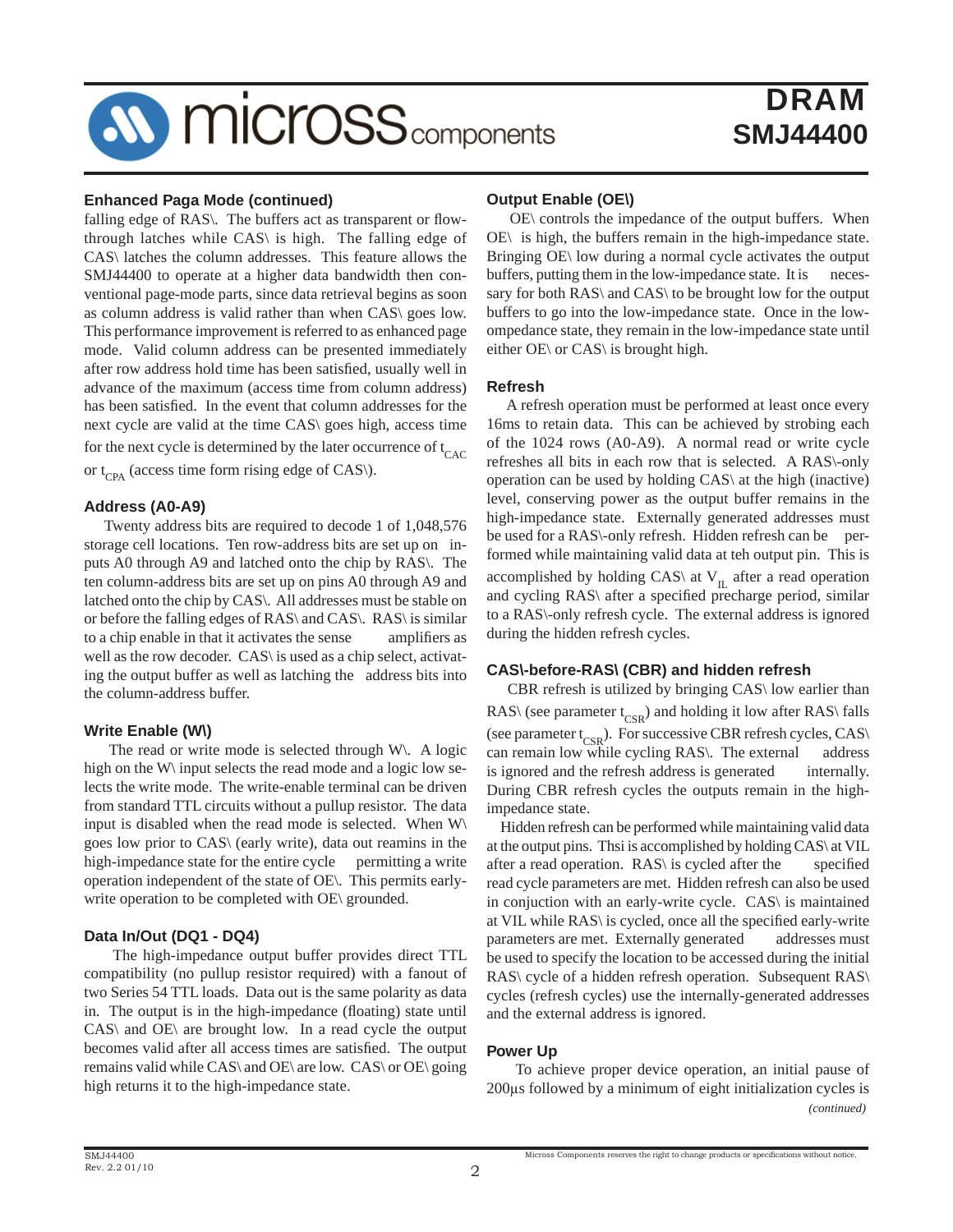

## **DRAM SMJ44400**

#### **Power Up (continued)**

required after full Vcc level is achieved. These eight initialization cycles need to include at least one refresh (RAS\-only or CBR) cycle.

#### **Test Mode**

 An industry standard Design For Test (DFT) mode is incorporated in the SMJ44400. A CBR with W\ low (WCBR) cycle is used to enter test mode. In the test mode, data is written into and read from eight sections of the array in parallel.

All data is written into the array through DQ1. Data is comparted upon reading and if all bits are equal, all DQ pins go high. If any one bit is different, all the DQ pins go low. Any combination read, write, read-write, or page-mode can be used in the test mode. The test mode function reduces test times by enabling the 1M x 4-bit DRAM to be tested as if it were a 512K DRAM where column address 0 is not used. A RAS\-only or CBR refresh cycle is used to exit the DFT mode.



## **LOGIC SYMBOL1**

1. This symbol is in accordance with ANSI/IEEE Std. 91-1984 and IEC Publication 617-12. The pinouts illustrated are for the JD package.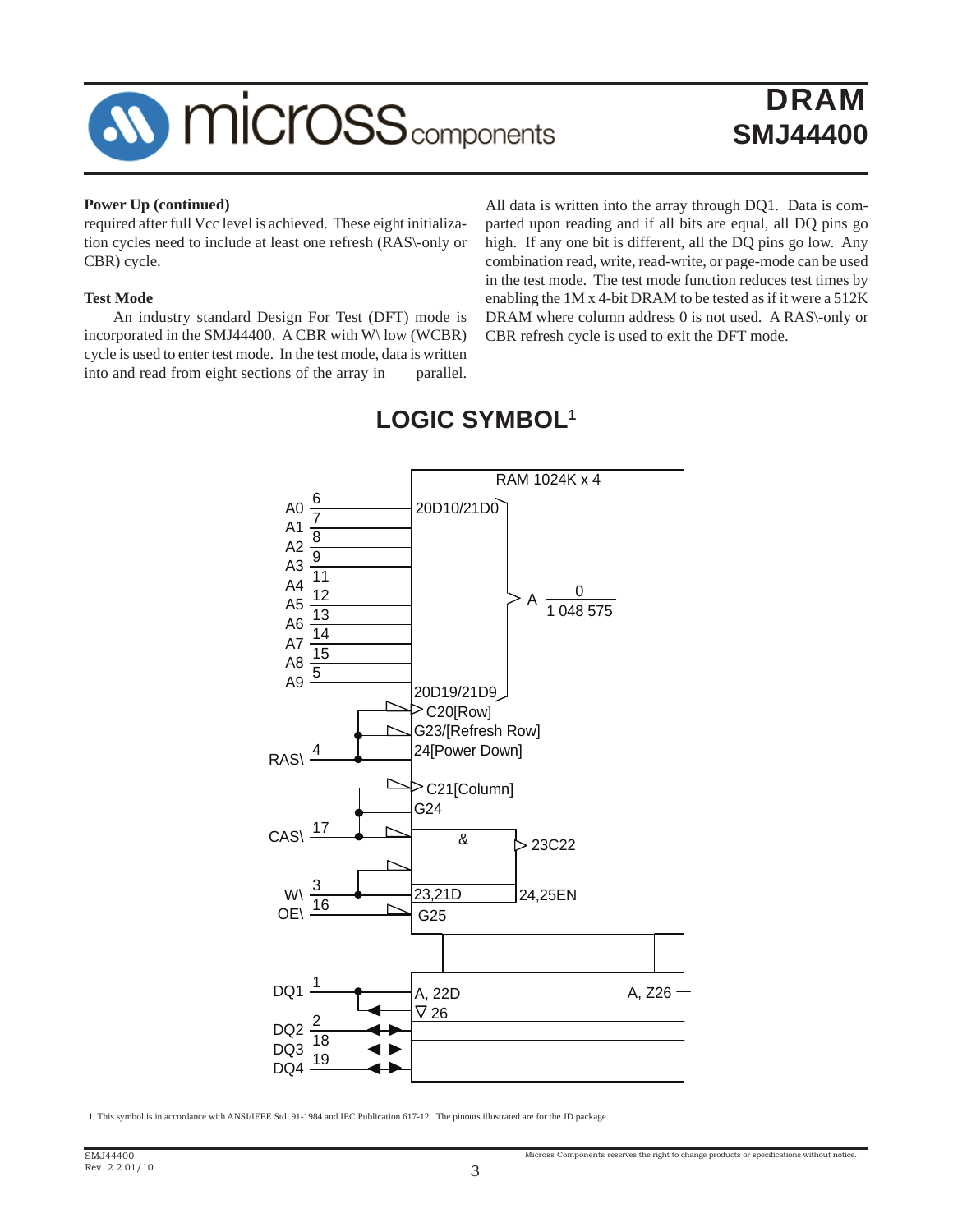

#### RAS\ CAS\ W\ OE\ Timeing and Control A0 Column Decode **16 8** A1 Sense Amplifiers Column 128K Array **2** 128K Array Address R 128K Array 128K Array Buffers O 4 Data A9 W In **16** I/O Reg. D 16  $\lt$  |  $\cdot$  |  $\cdot$  |  $\lt$  |  $\gt$ 16 E Buffers  $\bullet$ C 4 of 16 Row  $\bullet$ 4 Address O Selection Data Buffers **10** D Out E Reg. R **2** 128K Array | 128K Array **10**

## **FUNCTIONAL BLOCK DIAGRAM**

## **ABSOLUTE MAXIMUM RATINGS\***

| Voltage Range on Any Pin Relative to $V$ ss-1V to +7.0V |
|---------------------------------------------------------|
|                                                         |
|                                                         |
|                                                         |
|                                                         |
|                                                         |

\*Stresses greater than those listed under "Absolute Maximum Ratings" may cause permanent damage to the device. This is a stress rating only and functional operation of the device at these or any other conditions above those indicated in the operation section of this specification is not implied. Exposure to absolute maximum rating conditions for extended periods may affect reliability. \*\* Junction temperature depends upon package type, cycle time, loading, ambient temperature and airflow.

## **RECOMMENDED OPERATING CONDITIONS**

| <b>SYM</b>                | <b>DESCRIPTION</b>                 | <b>MIN</b> | <b>NOM</b> | <b>MAX</b> | <b>UNIT</b> |
|---------------------------|------------------------------------|------------|------------|------------|-------------|
|                           | V <sub>CC</sub> Supply Voltage     | 4.5        |            | 5.5        |             |
| V <sub>IH</sub>           | High-Level Input Voltage           | 2.4        |            | 6.5        |             |
| $V_{IL}$                  | Low-Level Input Voltage            | -1         |            | 0.8        |             |
| $\mathsf{L}_{\mathsf{A}}$ | Minimum Operating Temperature      | -55        |            |            | °C          |
| ۱c.                       | Maximum Operating Case Temperature |            |            | 125        | °C          |

1. The algebraic convention, where the more negative (less positive) limit is designated as minimum, is used for logic-voltage levels only.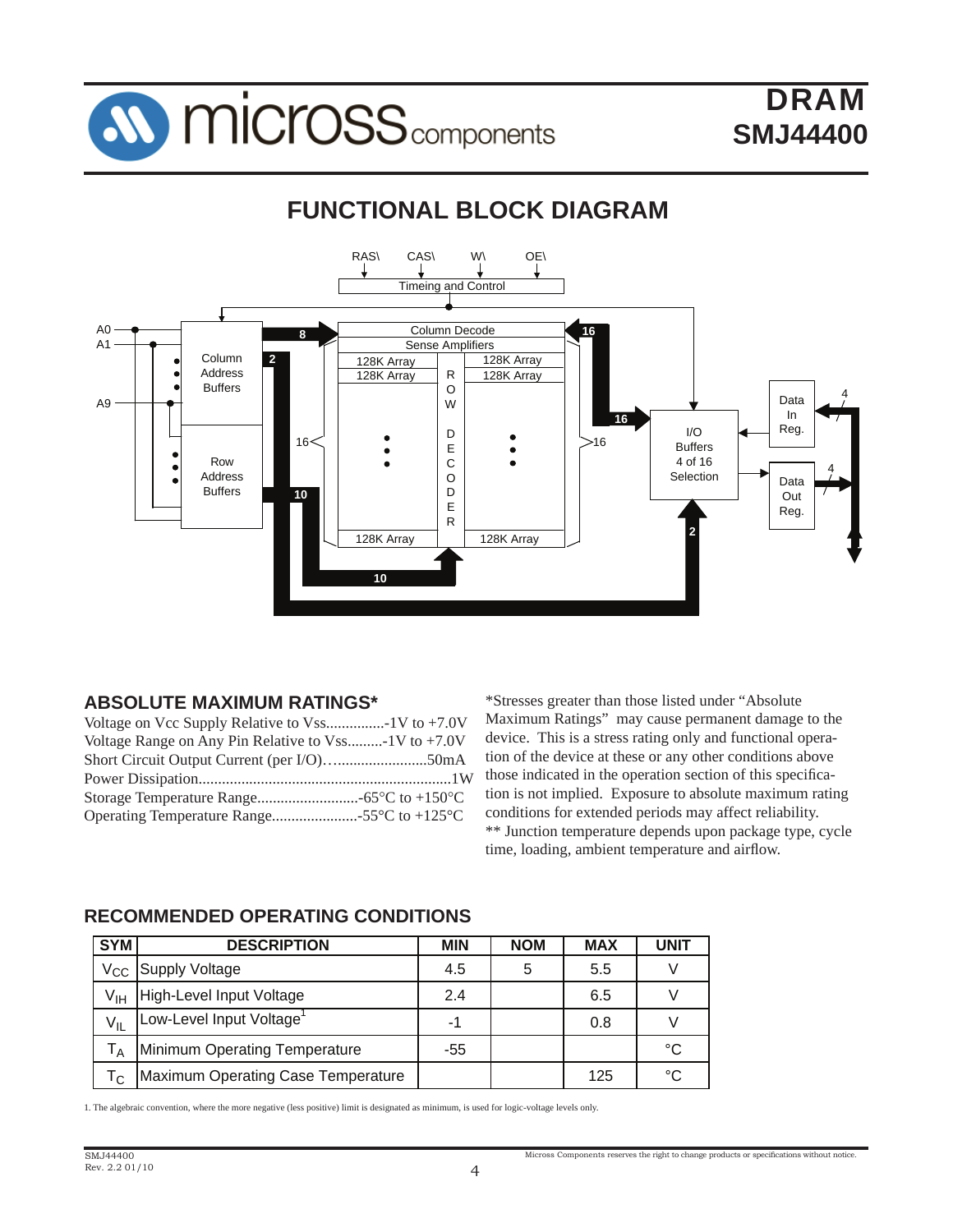# **AV MICrOSS** components

# DRAM **SMJ44400**

## **ELECTRICAL CHARACTERISTICS AND RECOMMENDED OPERATING CONDITIONS**

SYM | PARAMETER | TEST CONDITIONS |MIN|MAX|MIN|MAX|MIN|MAX|UNIT **-8 -10 -12** (-55°C<u><</u>T<sub>A</sub>≤125°C or -40°C to +85°C; Vcc = 5V <u>+</u>10%)

| SYM              | <b>PARAMEIER</b>                                             | IESI CONDITIONS                                                                                              |     |     |     | MIN   MAX   MIN   MAX   MIN   MAX   UNI I |     |     |    |
|------------------|--------------------------------------------------------------|--------------------------------------------------------------------------------------------------------------|-----|-----|-----|-------------------------------------------|-----|-----|----|
| $V_{OH}$         | High-level output voltage                                    | $I_{OH} = -5mA$                                                                                              | 2.4 |     | 2.4 |                                           | 2.4 |     | V  |
| $V_{OL}$         | Low-level output voltage                                     | $I_{OL} = 4.2mA$                                                                                             |     | 0.4 |     | 0.4                                       |     | 0.4 | V  |
| Ιŗ.              | Input current (leakage)                                      | $V_{CC}$ = 5.5V, V <sub>I</sub> = 0V to 6.5V, All<br>other pins = $0V$ to $V_{CC}$                           |     | ±10 |     | ±10                                       |     | ±10 | μA |
| $I_{\rm O}$      | Output current (leakage)                                     | $V_{CC}$ = 5.5V, $V_{O}$ = 0V to $V_{CC}$ .<br>CAS\High                                                      |     | ±10 |     | ±10                                       |     | ±10 | μA |
| $I_{\rm CC1}$    | Read - or write-cycle current <sup>1</sup>                   | $V_{CC}$ = 5.5V, Minimum cycle                                                                               |     | 85  |     | 80                                        |     | 70  | mA |
| $I_{CC2}$        | Standby current                                              | After 1 memory cycle,<br>RAS\ and CAS\ High,<br>$V_{\text{IH}} = 2.4V$                                       |     | 4   |     | 4                                         |     | 4   | mA |
| $I_{CC3}$        | Average refresh current<br>(RAS\ only, or CBR\) <sup>1</sup> | $V_{CC} = 5.5V$ , Minimum cycle,<br>RAS\ cycling,<br>CAS\ High (RAS\ only),<br>RAS\ Low after CAS\ Low (CBR) |     | 85  |     | 75                                        |     | 65  | mA |
| $I_{\text{CC4}}$ | Average page current <sup>2</sup>                            | $V_{CC}$ = 5.5V, t <sub>PC</sub> = minimum,<br>RAS\ Low, CAS\ cycling                                        |     | 50  |     | 40                                        |     | 35  | mA |

## **CAPACITANCE (f = 1MHz)3**

| <b>SYM</b>   | <b>PARAMETER</b>                       | <b>MAX</b> | UNIT |
|--------------|----------------------------------------|------------|------|
| $C_{i(A)}$   | Input capacitance, address inputs      |            | рF   |
| $C_{i(RC)}$  | Input capacitance, strobe inputs       | 10         | рF   |
| $C_{i(W)}$   | Input capacitance, write-enable inputs | 10         | рF   |
| $C_{\Omega}$ | Output capacitance                     | 10         | рF   |

## ${\bullet}$ **SWITCHING CHARACTERISTICS** (-55ºC $\le$ T<sub>A</sub> $\le$ 125ºC or -40ºC to +85ºC; Vcc = 5V <u>+</u>10%)

|                  |                                                  | -8         | $-10$      | $-12$      |             |
|------------------|--------------------------------------------------|------------|------------|------------|-------------|
| <b>SYM</b>       | <b>PARAMETERS</b>                                | <b>MAX</b> | <b>MAX</b> | <b>MAX</b> | <b>UNIT</b> |
| t <sub>AA</sub>  | Access time from column address                  | 40         | 45         | 55         | ns          |
| $t_{CAC}$        | Access time from CAS\ low                        | 20         | 25         | 30         | ns          |
| t <sub>CPA</sub> | Access time from column precharge                | 45         | 50         | 55         | ns          |
| t <sub>RAC</sub> | Access time from RAS\ low                        | 80         | 100        | 120        | ns          |
| $t_{OEA}$        | Access time from OE\ low                         | 20         | 25         | 30         | ns          |
| $t_{\text{OFF}}$ | Output disable time after CAS\ High <sup>4</sup> | 20         | 25         | 30         | ns          |
| t <sub>OEZ</sub> | Output disable tiem after OE\ High <sup>4</sup>  | 20         | 25         | 30         | ns          |

#### **NOTES:**

2. Measured with a maximum of one address change while CAS\  $=$  V $_{\rm IH}$ 

<sup>1.</sup> Measured with a maximum of one address change while  $RAS = V_{IL}$ .

<sup>3.</sup>  $V_{CC} = 5V \pm 0.5V$  and the bias on the pins under test is 0V. Capacitance is sampled only at initial design and after any major change.

<sup>4.</sup>  $t_{\text{OFF}}$  and  $t_{\text{OEZ}}$  are specified when the output is no longer driven. The outputs are disabled by bringing either OE\ or CAS\ High.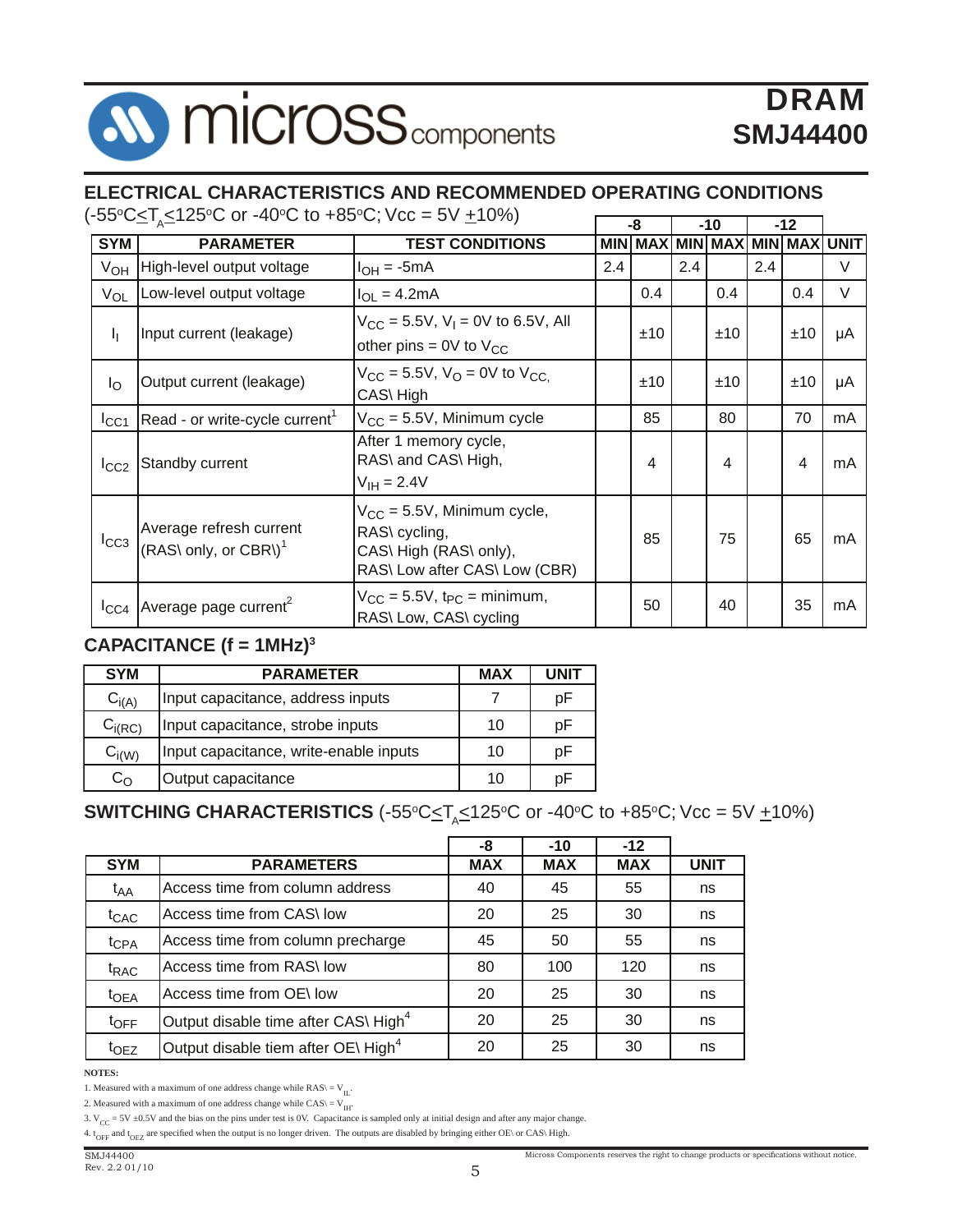# n, **AV MICrOSS** components

# DRAM **SMJ44400**

## **TIMING REQUIREMENTS** (-55°C $\leq$ T $_{\mathrm{A}}$  $\leq$ 125°C or -40°C to +85°C; Vcc = 5V  $\pm$ 10%)

|                   |                                                                     | -8         |            | $-10$      |            | $-12$ |            |             |
|-------------------|---------------------------------------------------------------------|------------|------------|------------|------------|-------|------------|-------------|
| SYM               | <b>PARAMETER</b>                                                    | <b>MIN</b> | <b>MAX</b> | <b>MIN</b> | <b>MAX</b> | MIN   | <b>MAX</b> | <b>UNIT</b> |
| $t_{RC}$          | Cycle time, random read or write <sup>1</sup>                       | 150        |            | 180        |            | 210   |            | ns          |
| t <sub>RWC</sub>  | Cycle time, read-write                                              | 205        |            | 245        |            | 285   |            | ns          |
| $t_{PC}$          | Cycle time, page-mode read or write <sup>2</sup>                    | 50         |            | 60         |            | 65    |            | ns          |
| t <sub>PRWC</sub> | Cycle time, page-mode read-write                                    | 100        |            | 120        |            | 135   |            | ns          |
| t <sub>RASP</sub> | Pulse duration, page mode, RAS\ low <sup>3</sup>                    | 80         | 100000     | 100        | 100000     | 120   | 100000     | ns          |
| t <sub>RAS</sub>  | Pulse duration, nonpage mode, RAS\low <sup>3</sup>                  | 80         | 10000      | 100        | 10000      | 120   | 10000      | ns          |
| t <sub>CAS</sub>  | Pulse duration, CAS\ low4                                           | 20         | 10000      | 25         | 10000      | 30    | 10000      | ns          |
| $t_{CP}$          | Pulse duration, CAS\ High                                           | 10         |            | 10         |            | 15    |            | ns          |
| t <sub>RP</sub>   | Pulse duration, RAS\ High (precharge)                               | 60         |            | 70         |            | 80    |            | ns          |
| t <sub>WP</sub>   | Pulse duration, write                                               | 15         |            | 20         |            | 25    |            | ns          |
| t <sub>ASC</sub>  | Setup time, column address before CAS\low                           | 0          |            | 0          |            | 0     |            | ns          |
| t <sub>ASR</sub>  | Setup time, row address before RAS\ low                             | 0          |            | 0          |            | 0     |            | ns          |
| $t_{DS}$          | Setup time, data <sup>5</sup>                                       | 0          |            | 0          |            | 0     |            | ns          |
| t <sub>RCS</sub>  | Setup time, read before CAS\ low                                    | 0          |            | 0          |            | 0     |            | ns          |
| $t_{\text{CWL}}$  | Setup time, W\ low before CAS\ high                                 | 20         |            | 25         |            | 30    |            | ns          |
| t <sub>RWL</sub>  | Setup time, W\ low before RAS\ high                                 | 20         |            | 25         |            | 30    |            | ns          |
| t <sub>wcs</sub>  | Setup time, W\ low before CAS\ low<br>(early-write operation only)  | 0          |            | 0          |            | 0     |            | ns          |
| t <sub>WSR</sub>  | Setup time, W\ High (CBR refresh only)                              | 10         |            | 10         |            | 10    |            | ns          |
| $t_{CAH}$         | Hold time, column address after CAS\low                             | 15         |            | 20         |            | 20    |            | ns          |
| $t_{DHR}$         | Hold time, data after RAS\ low                                      | 60         |            | 75         |            | 90    |            | ns          |
| t <sub>DH</sub>   | Hold time, data <sup>5</sup>                                        | 15         |            | 20         |            | 25    |            | ns          |
| $t_{AR}$          | Hold time, column address after CAS\low <sup>4</sup>                | 60         |            | 75         |            | 90    |            | ns          |
| <sup>t</sup> RAH  | Hold time, row address after RAS\ low                               | 10         |            | 15         |            | 15    |            | ns          |
| <sup>t</sup> RCH  | Hold time, read after CAS\ High <sup>6</sup>                        | 0          |            | 0          |            | 0     |            | ns          |
| <sup>t</sup> RRH  | Hold time, read after RAS\ High <sup>6</sup>                        | 0          |            | 0          |            | 0     |            | ns          |
| t <sub>WCH</sub>  | Hold time, write after CAS\ low<br>(early-write operation only)     | 15         |            | 20         |            | 25    |            | ns          |
| t <sub>WCR</sub>  | Hold time, write after RAS\ low <sup>4</sup>                        | 60         |            | 75         |            | 90    |            | ns          |
| t <sub>WHR</sub>  | Hold time, W\ High (CBR refresh only)                               | 10         |            | 10         |            | 10    |            | ns          |
| $t_{\text{OEH}}$  | Hold time, OE\ command                                              | 20         |            | 25         |            | 30    |            | ns          |
| t <sub>ROH</sub>  | Hold time. RAS\ referenced to OE\                                   | 20         |            | 25         |            | 30    |            | ns          |
| t <sub>AWD</sub>  | Delay time, column address to W\ low<br>(read-write operation only) | 70         |            | 80         |            | 90    |            | ns          |
| t <sub>CHR</sub>  | Delay time, RAS\ low to CAS\ High<br>(CBR refresh only)             | 20         |            | 20         |            | 25    |            | ns          |
| $t_{CRP}$         | Delay time, CAS\ High to RAS\ low                                   | 0          |            | 0          |            | 0     |            | ns          |
| $t_{\text{CSH}}$  | Delay time, RAS\ low to CAS\ High                                   | 80         |            | 100        |            | 120   |            | ns          |
| $t_{\text{CSR}}$  | Delay time, CAS\ low to RAS\ low<br>(CBR refresh only)              | 10         |            | 10         |            | 10    |            | ns          |
| t <sub>CWD</sub>  | Delay time, CAS\ low to W\ low<br>(read-write operation only)       | 50         |            | 60         |            | 70    |            | ns          |

#### **NOTES:**

1. All cycle times assume  $t_T = 5$ ns.

2. To assure  $t_{PC}$  min,  $t_{ASC}$  should be  $\geq t_{CP}$ .

3. In a read-write cycle,  $t_{RWD}$  and  $t_{RWL}$  must be observed.

4. In a read-write cycle,  $t_{CWD}$  and  $t_{CWD}$  must be observed.<br>5. Referenced to the later of CAS\ or W\ in write operations.

6. Either  ${\rm t_{RRH}}$  or  ${\rm t_{RCH}}$  must be satisfied for a read cycle.

SMJ44400 Rev. 2.2 01/10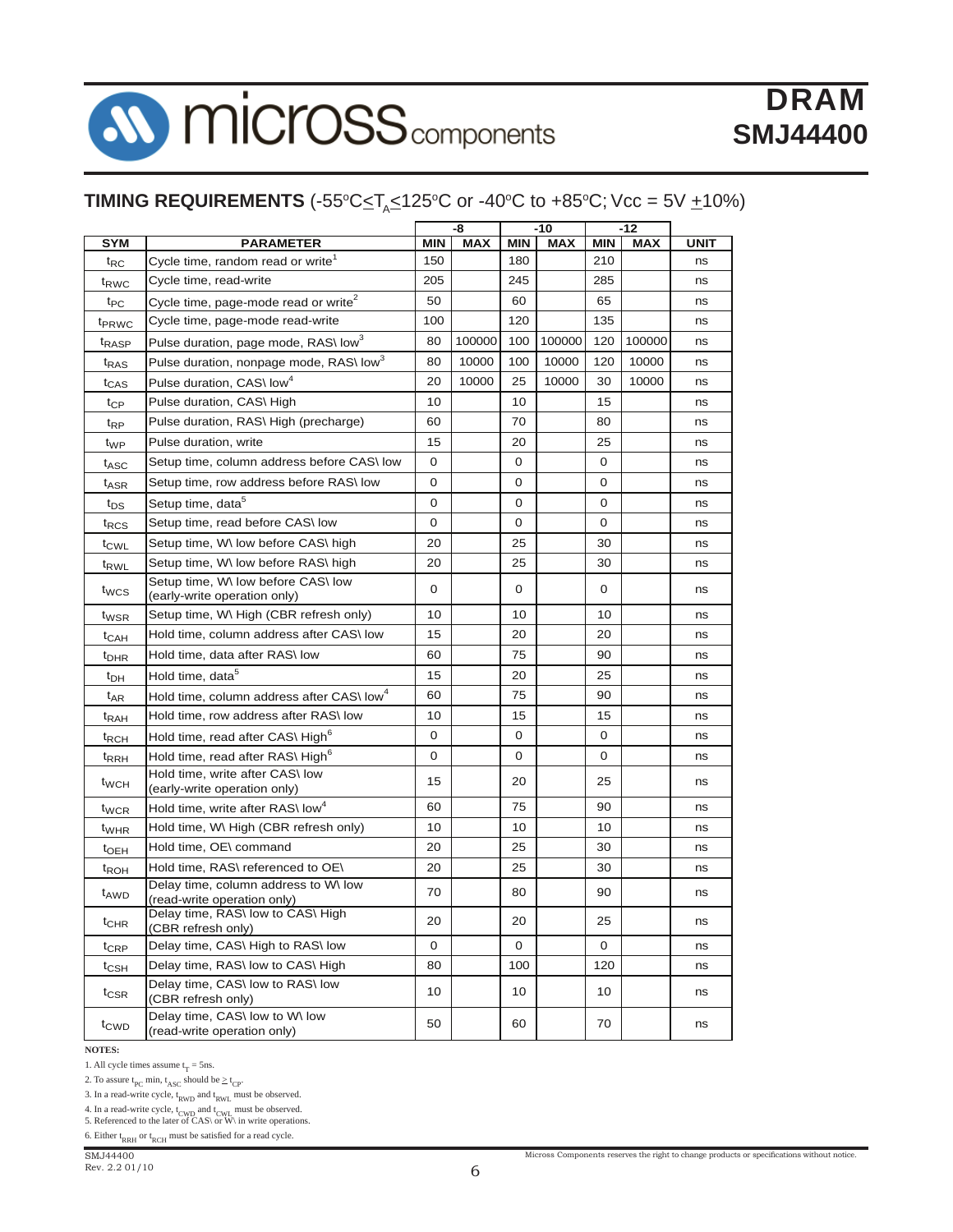

#### **TIMING REQUIREMENTS** (continued)

|                  |                                                               |            | -8<br>$-10$ |            | $-12$      |            |            |             |
|------------------|---------------------------------------------------------------|------------|-------------|------------|------------|------------|------------|-------------|
| <b>SYM</b>       | <b>PARAMETER</b>                                              | <b>MIN</b> | <b>MAX</b>  | <b>MIN</b> | <b>MAX</b> | <b>MIN</b> | <b>MAX</b> | <b>UNIT</b> |
| <sup>t</sup> RAD | Delay time, RAS\ low to column address <sup>1</sup>           | 15         | 40          | 20         | 50         | 20         | 65         | ns          |
| $t_{\text{RAL}}$ | Delay time, column addresss to RAS\ High                      | 40         |             | 50         |            | 55         |            | ns          |
| $t_{CAL}$        | Delay time, column addresss to CAS\ High                      | 40         |             | 50         |            | 55         |            | ns          |
| $t_{\text{RCD}}$ | Delay time, RAS\ low to CAS\ low <sup>1</sup>                 | 20         | 60          | 25         | 75         | 25         | 90         | ns          |
| $t_{\text{RPC}}$ | Delay time, RAS\ High to CAS\ low                             | $\Omega$   |             | $\Omega$   |            | $\Omega$   |            | ns          |
| t <sub>RSH</sub> | Delay time, CAS\ low to RAS\ High                             | 20         |             | 25         |            | 30         |            | ns          |
| t <sub>RWD</sub> | Delay time, RAS\ low to W\ low<br>(read-write operation only) | 110        |             | 135        |            | 160        |            | ns          |
| $t_{CLZ}$        | CAS\ to output in low $Z^2$                                   | $\Omega$   |             | $\Omega$   |            | $\Omega$   |            | ns          |
| t <sub>OED</sub> | OE\ to data delay                                             | 20         |             | 25         |            | 30         |            | ns          |
| $t_{REF}$        | Refresh time interval                                         |            | 16          |            | 16         |            | 16         | ms          |
| $t_T$            | Tranistion time $^3$                                          |            |             |            |            |            |            |             |

**NOTES:**

1. Maximum value specified only to assure access time.

2. Valid data is presented at the outputs after all access times are satisfied but can go from the high-impedance state to an invalid-data state prior to the specified access times as the outputs are driven when CAS\ and O

3. Transition times (rise and fall) for RAS\ and CAS\ are to be a minimum of 3ns and a maximum of 50ns.





**NOTES:**

1. C<sub>L</sub> includes probe and fixture capacitance.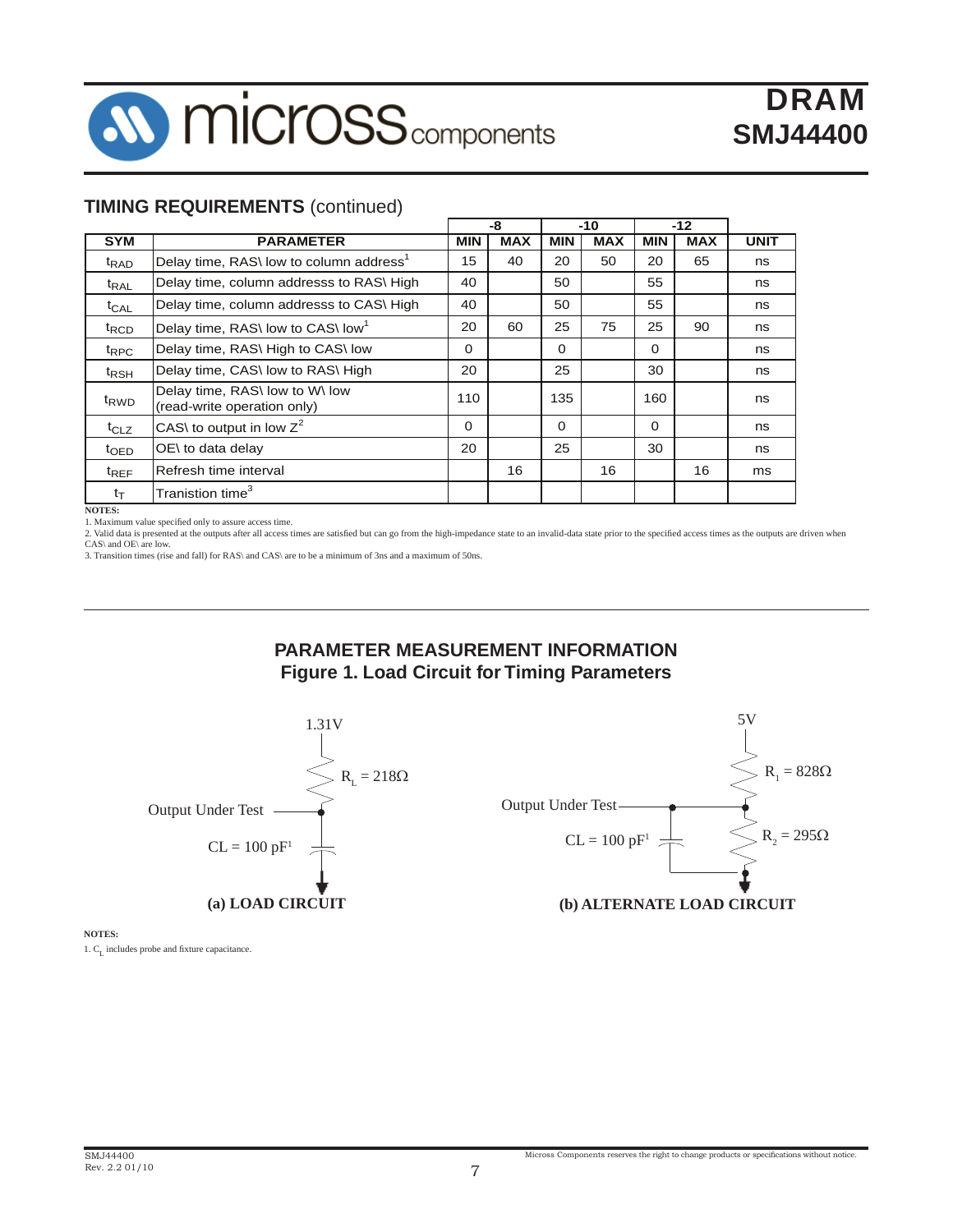

#### t<sub>RC</sub> t<sub>RAS</sub> **RAS** tcsH t<sub>RP</sub> t<sub>RCD</sub> t<sub>RSH</sub>  $tr$ tcRP tcas  $\overline{\text{CAS}}$ <sup>-</sup> t<sub>RAD</sub> t<sub>CP</sub> tasc **tRAH** tCAL t<sub>ASR</sub> **tRAL**  $A0-$ Row Column Don't Care A<sub>9</sub> t<sub>RCS</sub> ь <sup>- t</sup>RRH t<sub>AR</sub> t<sub>RCH</sub> <sup>t</sup>CAH  $\sqrt{}$  Don't Care  $\overline{\mathsf{w}}$ Don't Care tcac toFF <sup>t</sup>AA  $DQ1 -$ **Valid Data Out**  $HI-Z$ DQ4 tcLz  $\bigstar$  to EZ t<sub>RAC</sub> - toea troh ▽▽ ᠊ᢦ ▽ ▽▽  $\overline{OE}$ Don't Care Don't Care

## **READ-CYCLE TIMING**

**NOTES:**

1. Valid data is presented at the outputs after all access times are satisfied but can go from the high-impedance state to an invalid-data state prior to the specified access tiems as the outputs are driven when CAS\ and OE\ are low.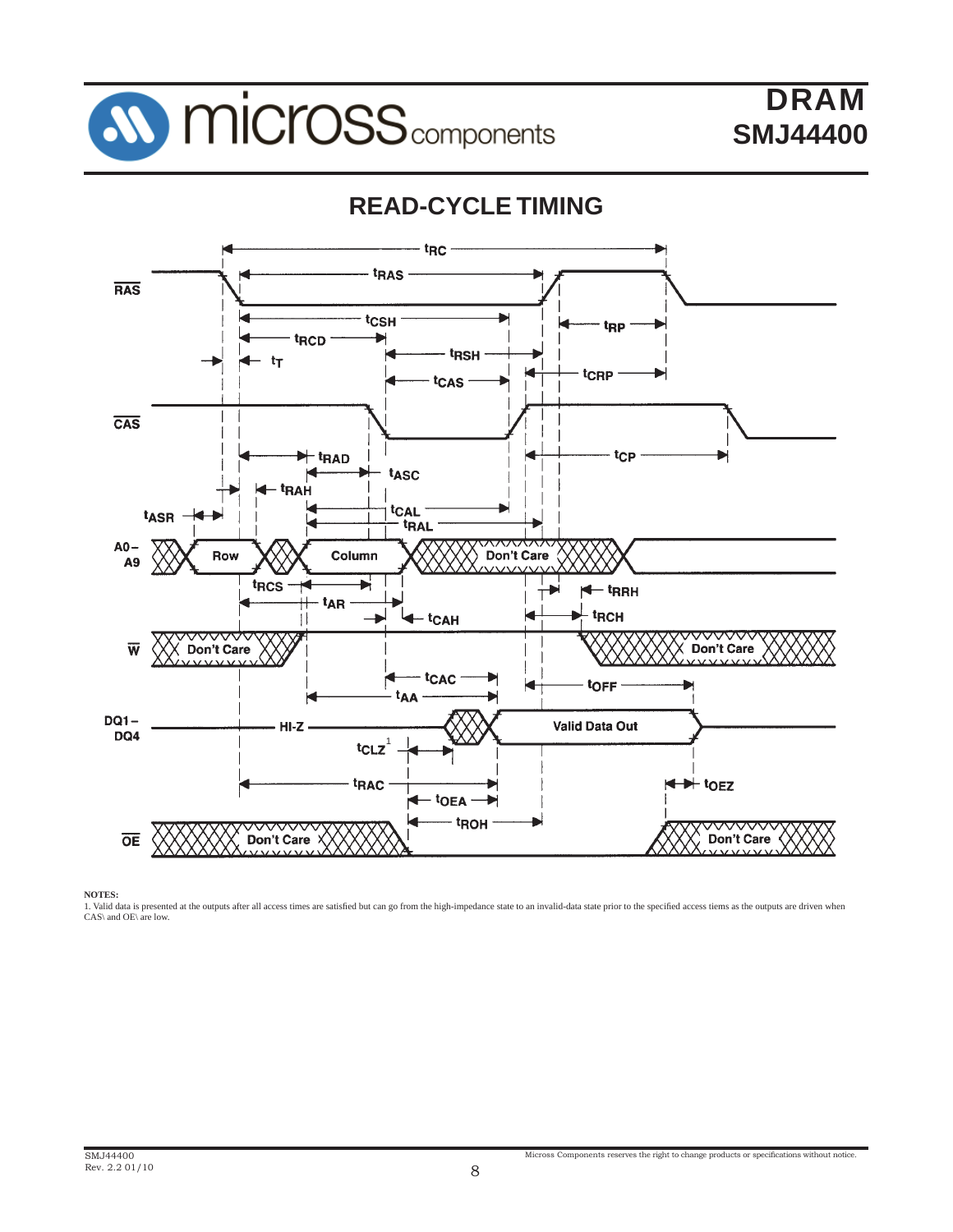

## **EARLY-WRITE-CYCLE TIMING**

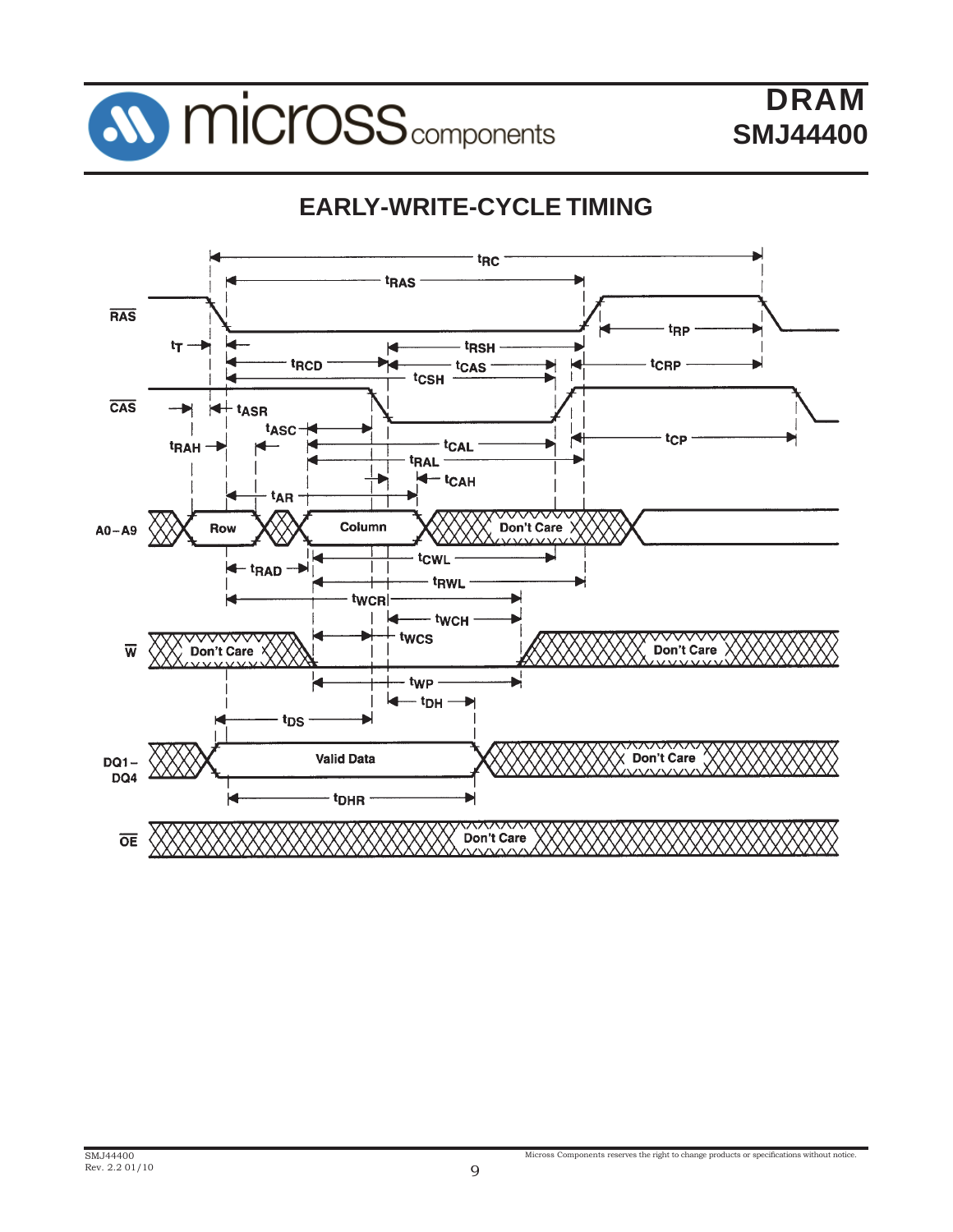



Micross Components reserves the right to change products or specifications without notice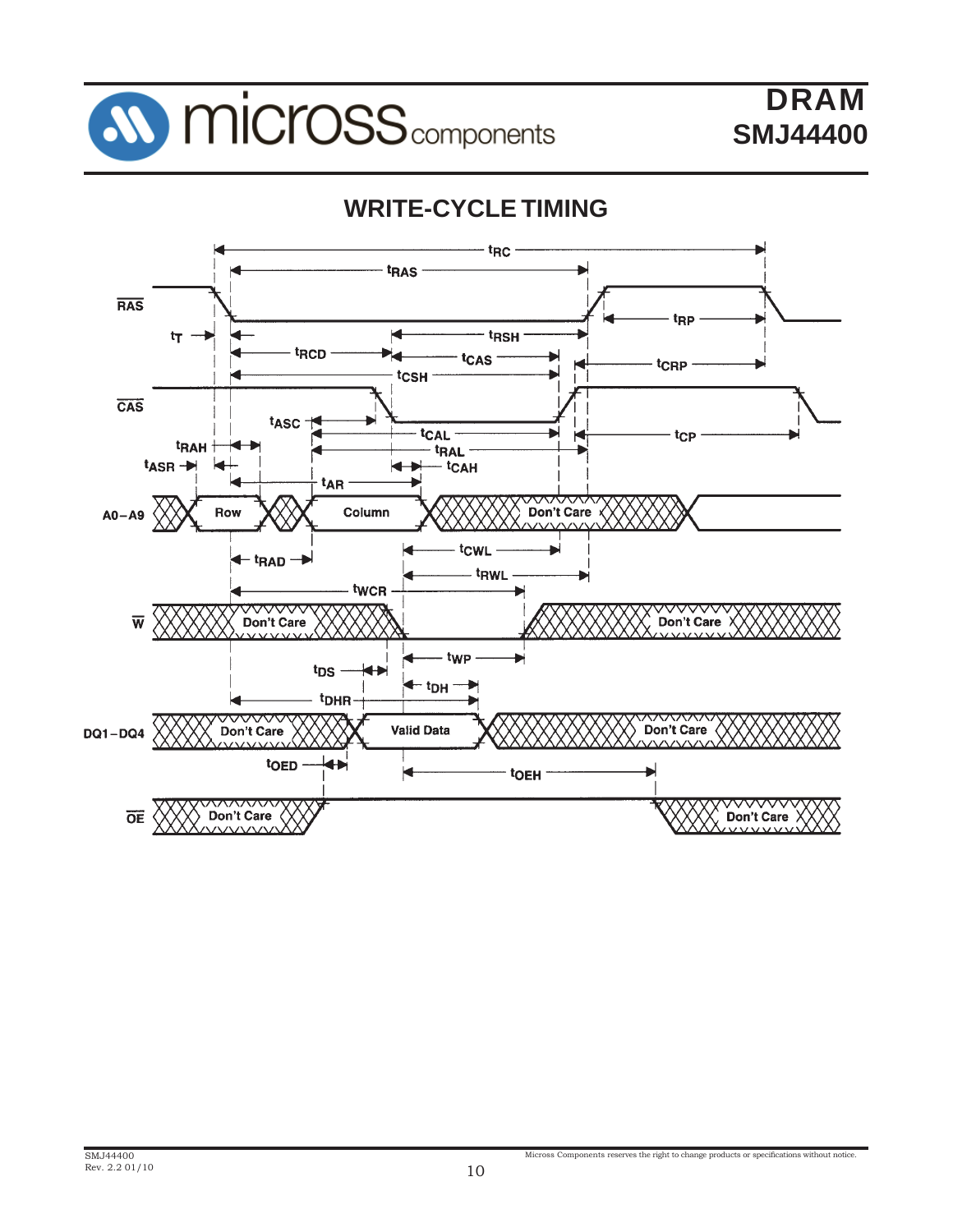

## **READ-WRITE CYCLE TIMING**



**NOTES:**

1. Valid data is presented at the outputs after all access times are satisfied but can go from the high-impedance state to an invalid-data state prior to the specified access tiems as the outputs are driven when CAS\ and OE\ are low.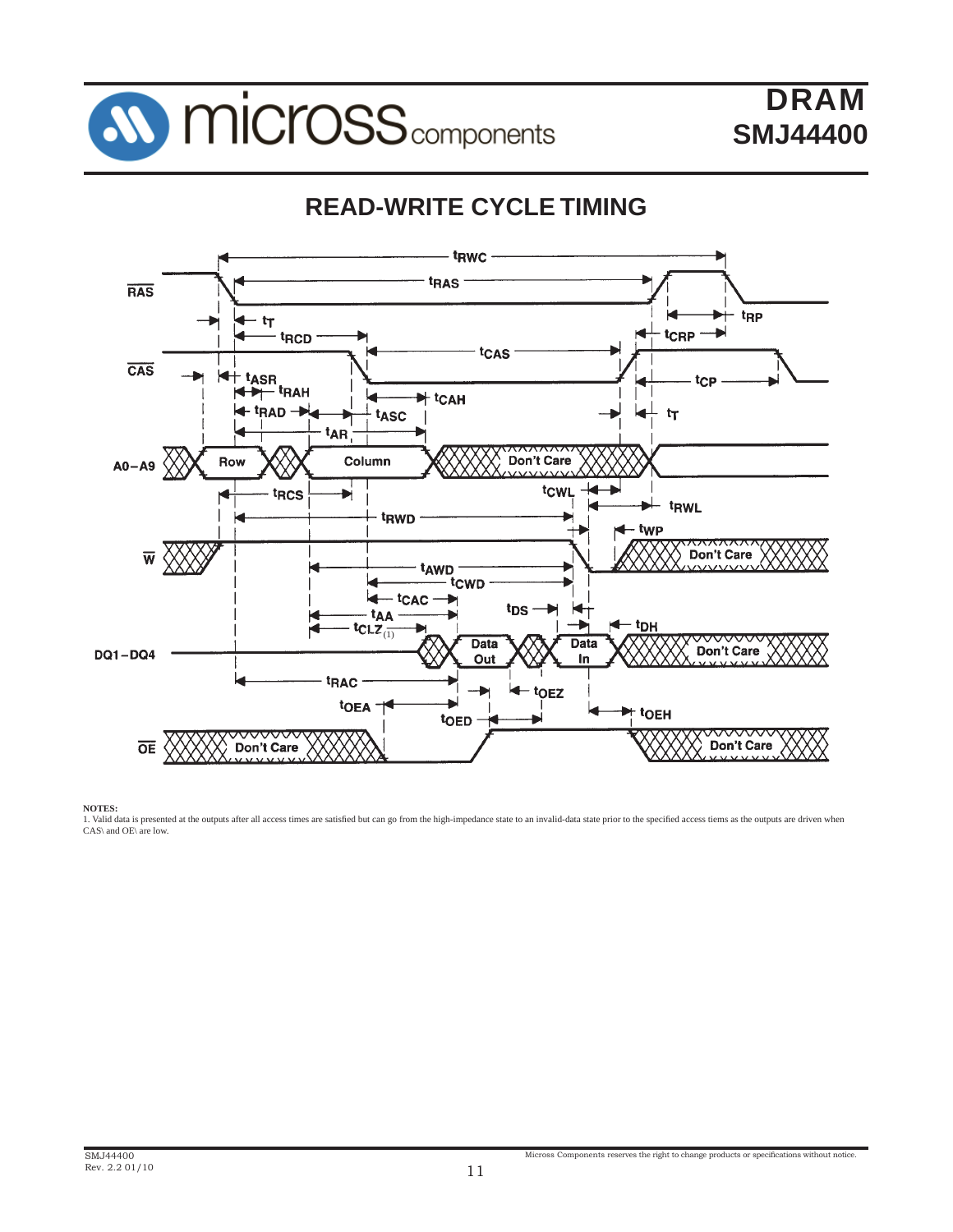

## **ENHANCED-PAGE-MODE READ-CYCLE TIMING**



NOTES:<br>1. Valid data is presented at the outputs after all access times are satisfied but can go from the high-impedance state to an invalid-data state prior to the specified access tiems as the outputs are driven when<br>CAS

2. Access time is  $t_{CPA}$  or  $t_{AA}$  dependent.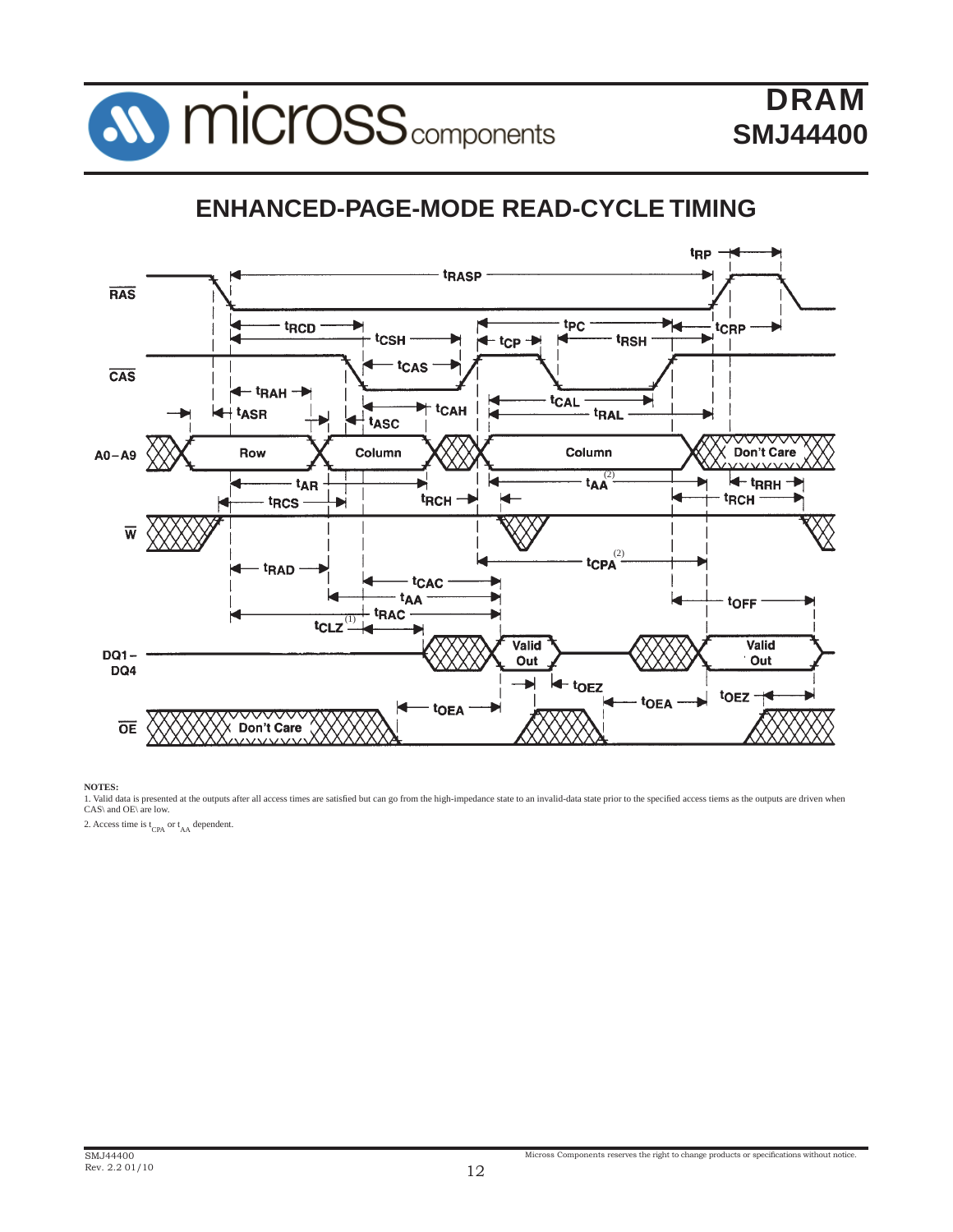



#### **NOTES:**

1. Referenced to CAS\ or W\, whichever occurs last. 2. A read cycle or a read-write cycle can be intermixed with write cycles as long as read and read-write timing specifi cations are not violated.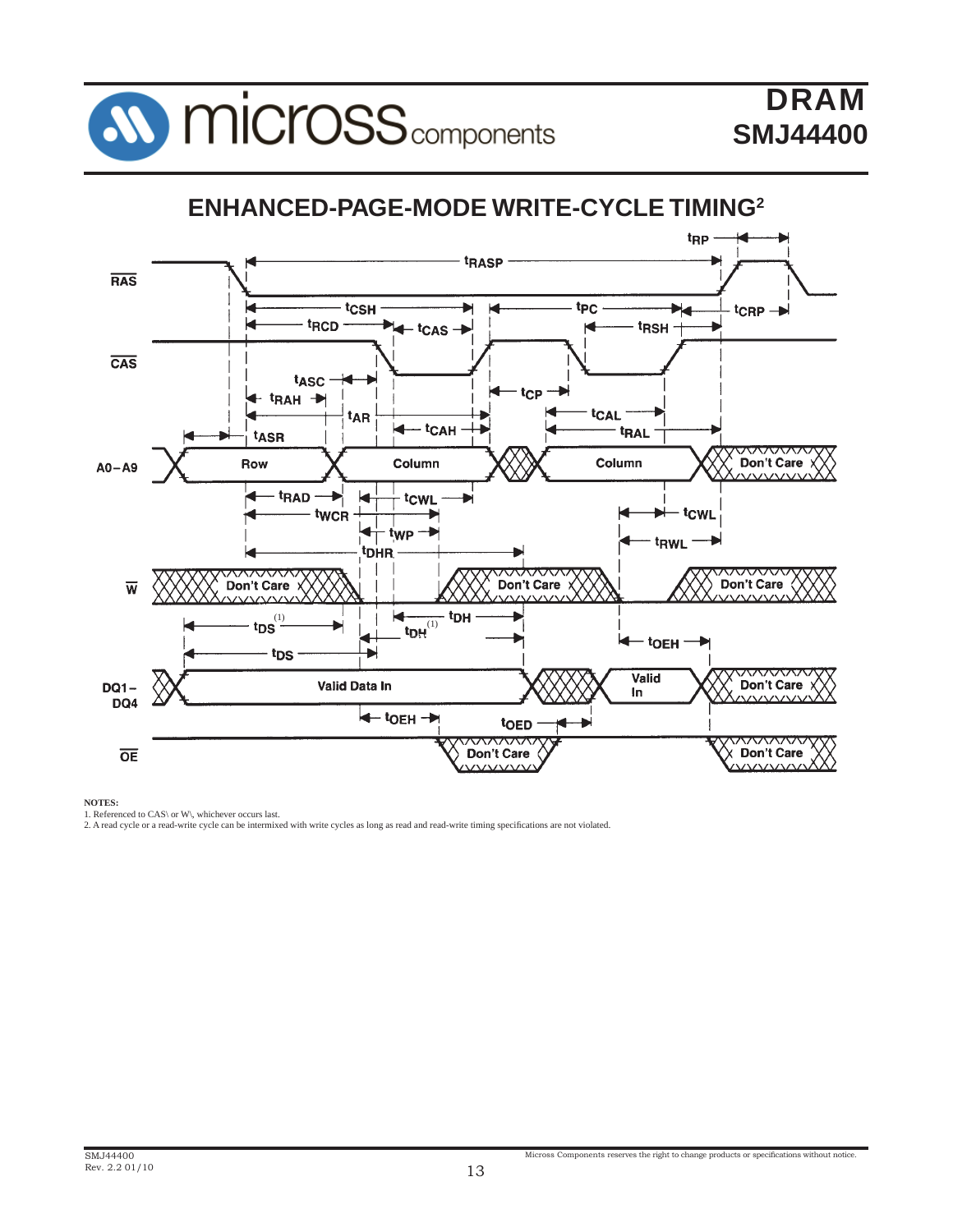

## **ENHANCED-PAGE-MODE READ-WRITE-CYCLE TIMING2**



**NOTES:**

1. Valid data is presented at the outputs after all access times are satisfied but can go from the high-impedance state to an invalid-data state prior to the specified access times as the outputs are driven when CAS\ and OE\ are low.

2. A read or write cycle can be intermixed with read-write cycles as long as the read and write timing specifications are not violated.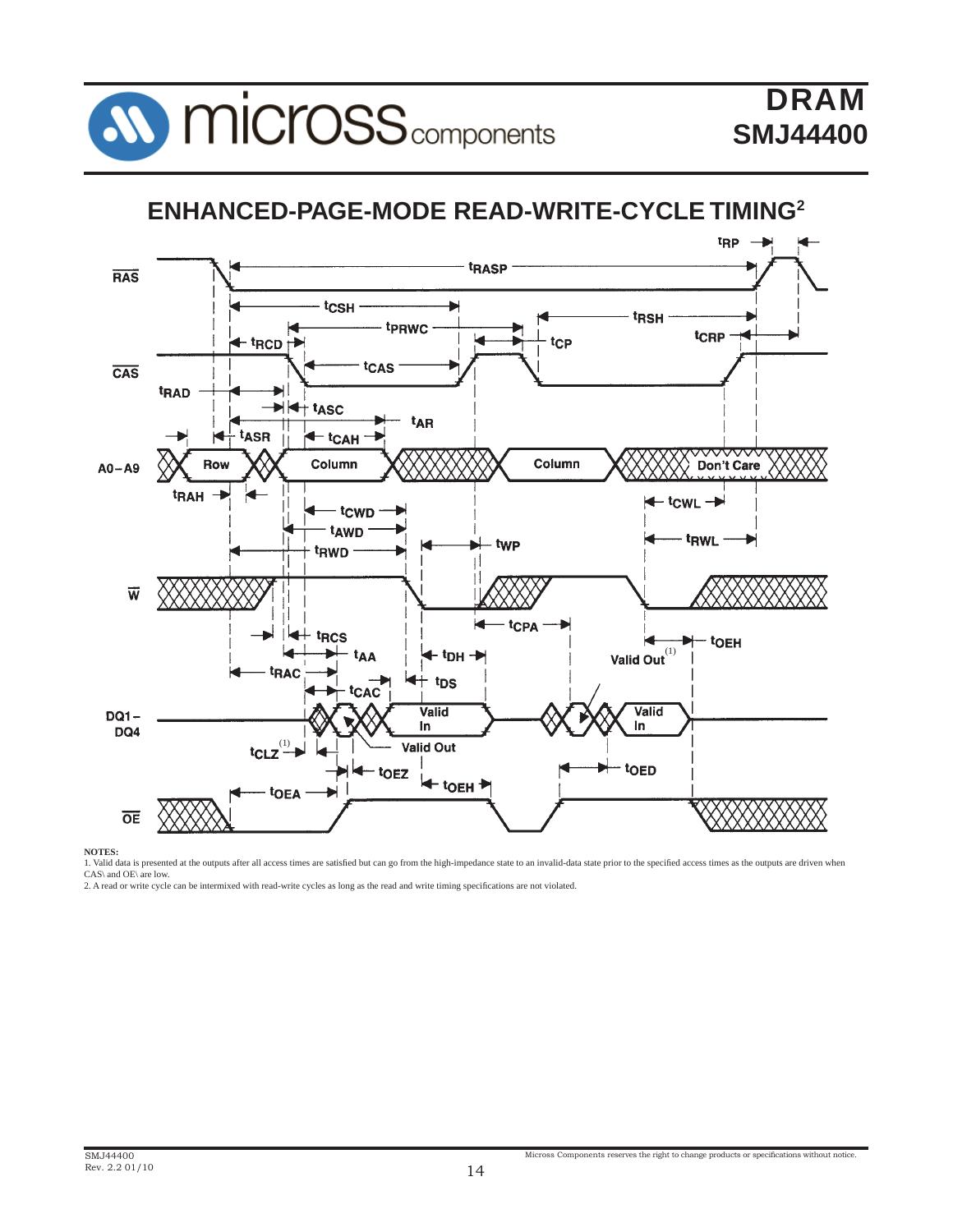

## **RAS\-ONLY REFRESH TIMING**

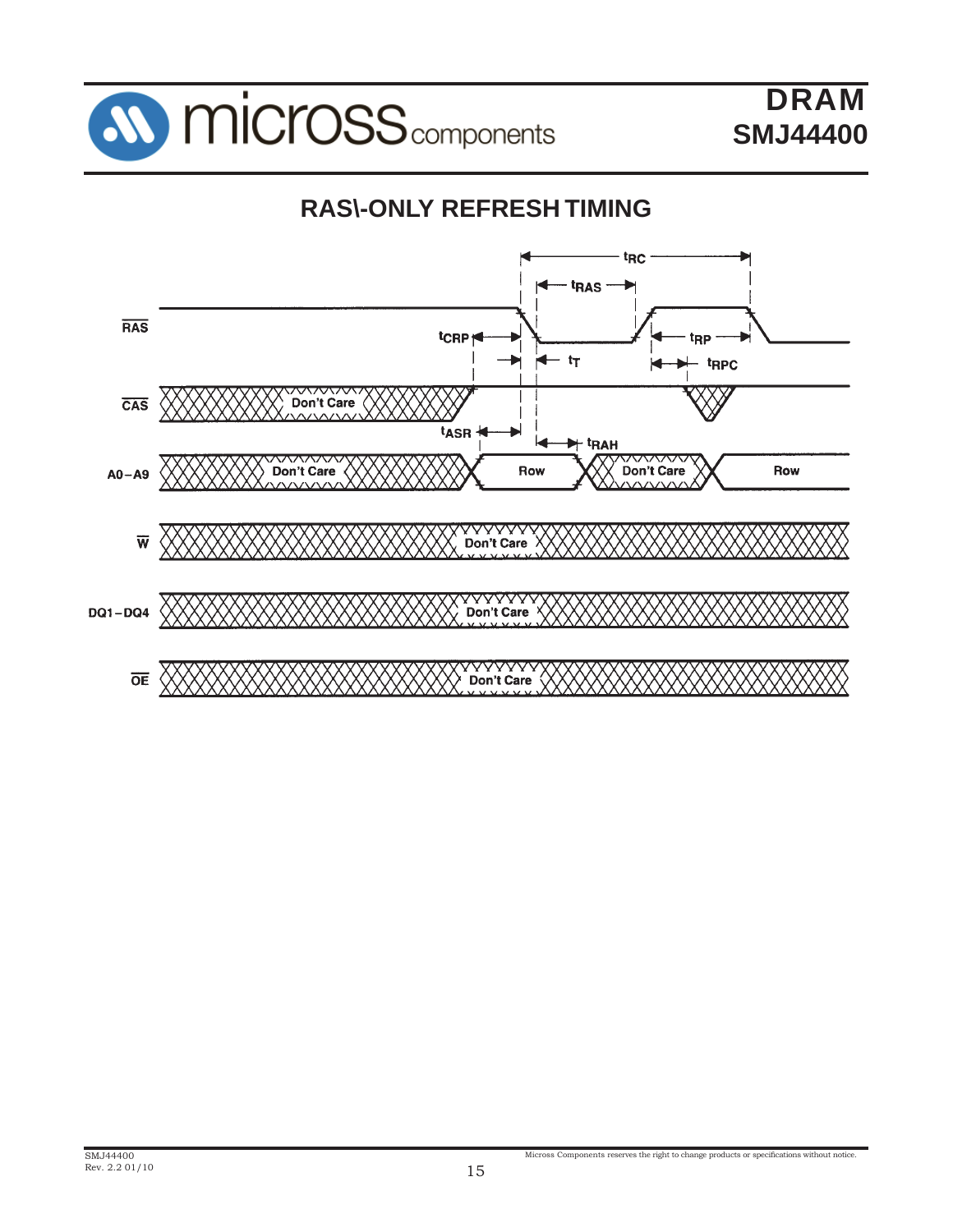

## **AUTOMATIC-CBR-REFRESH-CYCLE TIMING**

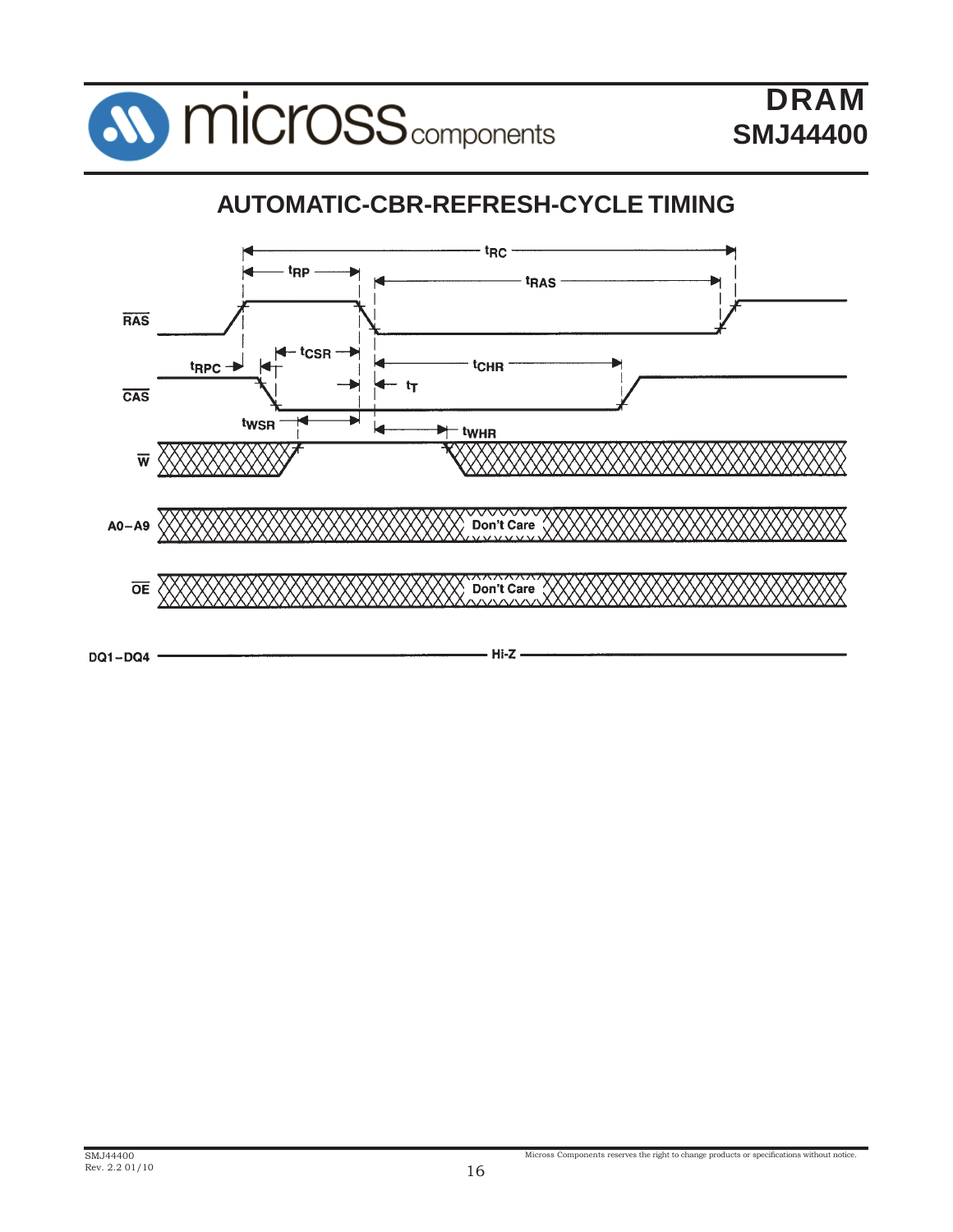

#### **HIDDEN-REFRESH-CYCLE (READ) TIMING Refresh Cycle** - Refresh Cycle **Memory Cycle** t<sub>RP</sub> t<sub>RP</sub> tras t<sub>RAS</sub> **RAS** t<sub>CHR</sub> tcas  $\overline{\text{CAS}}$ t<sub>AR</sub>  $+$ tcah H - tasc ◢ tRAH +> t<sub>ASR</sub>  $A0 - A9$ Don't Care Row Col **tRRH**  $\leftrightarrow$ twHR  $\overline{\phantom{a}}$ twHR ◀ twHR  $\mathbf{I}$ t<sub>RCS</sub> · twṡR  $\leftarrow$  twsn twsR  $\overline{w}$ **t**CAC tAA  $torr \rightarrow$ t<sub>RAC</sub> (1)**Valid Data Out DQ1-DQ4** toeztoEA **OE**

**NOTES:**

1. Valid data is presented at the outputs after all access times are satisfied but can go from the high-impedance state to an invalid-data state prior to the specified access times as the outputs are driven when CAS\ and OE\ are low.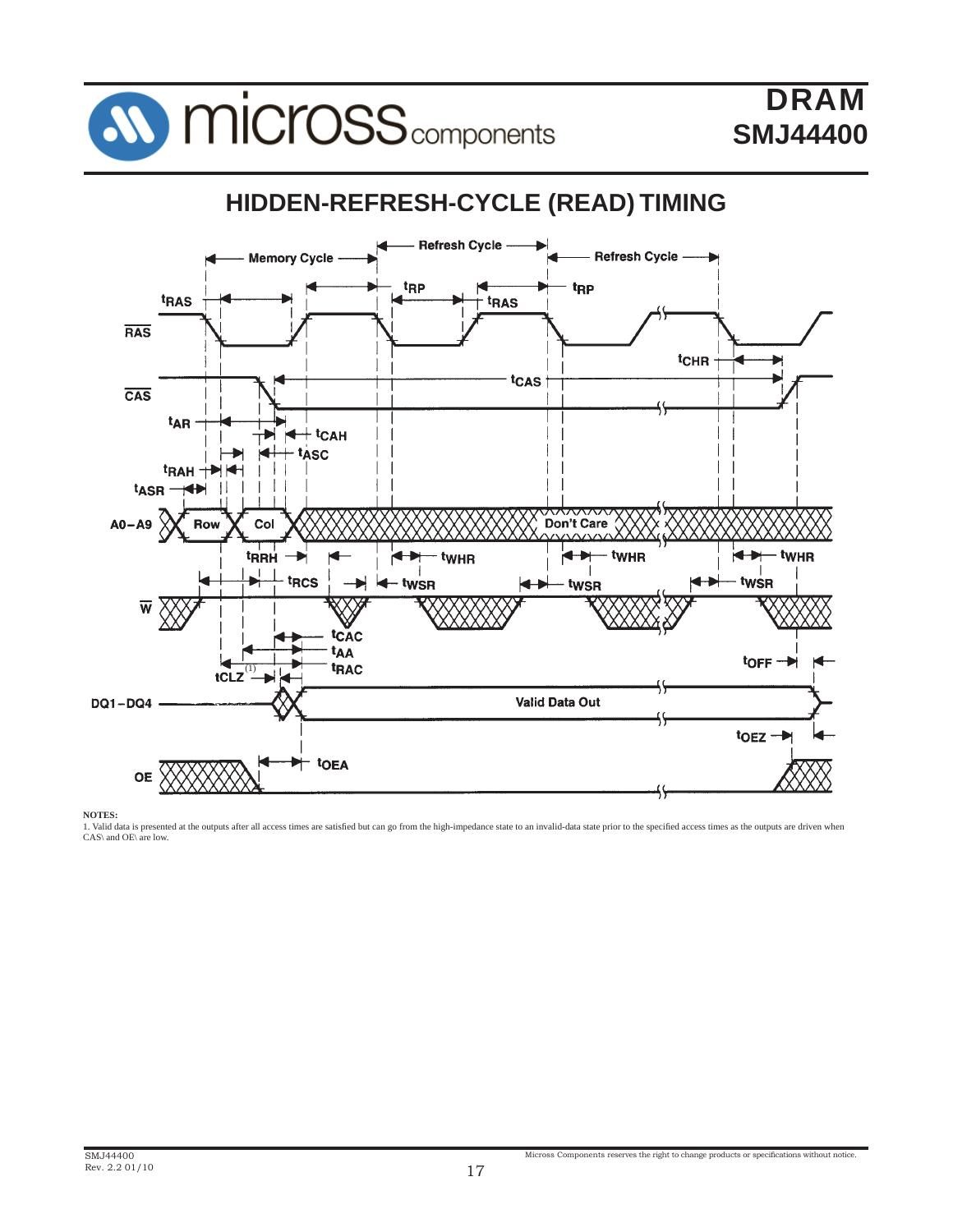

**DRAM SMJ44400**

A  $\overline{\text{Q}}$ t

L

## **MECHANICAL DEFINITIONS\***

Micross Case #113 (Package Designator JD) SMD 5962-90847, Case Outline U



|                | <b>SMD Specifications</b> |            |  |  |  |  |
|----------------|---------------------------|------------|--|--|--|--|
| <b>SYMBOL</b>  | <b>MIN</b>                | <b>MAX</b> |  |  |  |  |
| A              |                           | 0.175      |  |  |  |  |
| b              | 0.015                     | 0.021      |  |  |  |  |
| b2             | 0.045                     | 0.065      |  |  |  |  |
| с              | 0.008                     | 0.014      |  |  |  |  |
| D              | 0.980                     | 1.030      |  |  |  |  |
| D1             | 0.890                     | 0.910      |  |  |  |  |
| Е              | 0.380                     | 0.410      |  |  |  |  |
| eA             | 0.385                     | 0.420      |  |  |  |  |
| e              |                           | 0.100 BSC  |  |  |  |  |
| Q              | 0.015                     | 0.060      |  |  |  |  |
|                | 0.125                     | 0.200      |  |  |  |  |
| S <sub>1</sub> |                           | 0.070      |  |  |  |  |

**NOTE:** *These dimensions are per the SMD. Micross' package dimensional limits may differ, but they will be within the SMD limits.*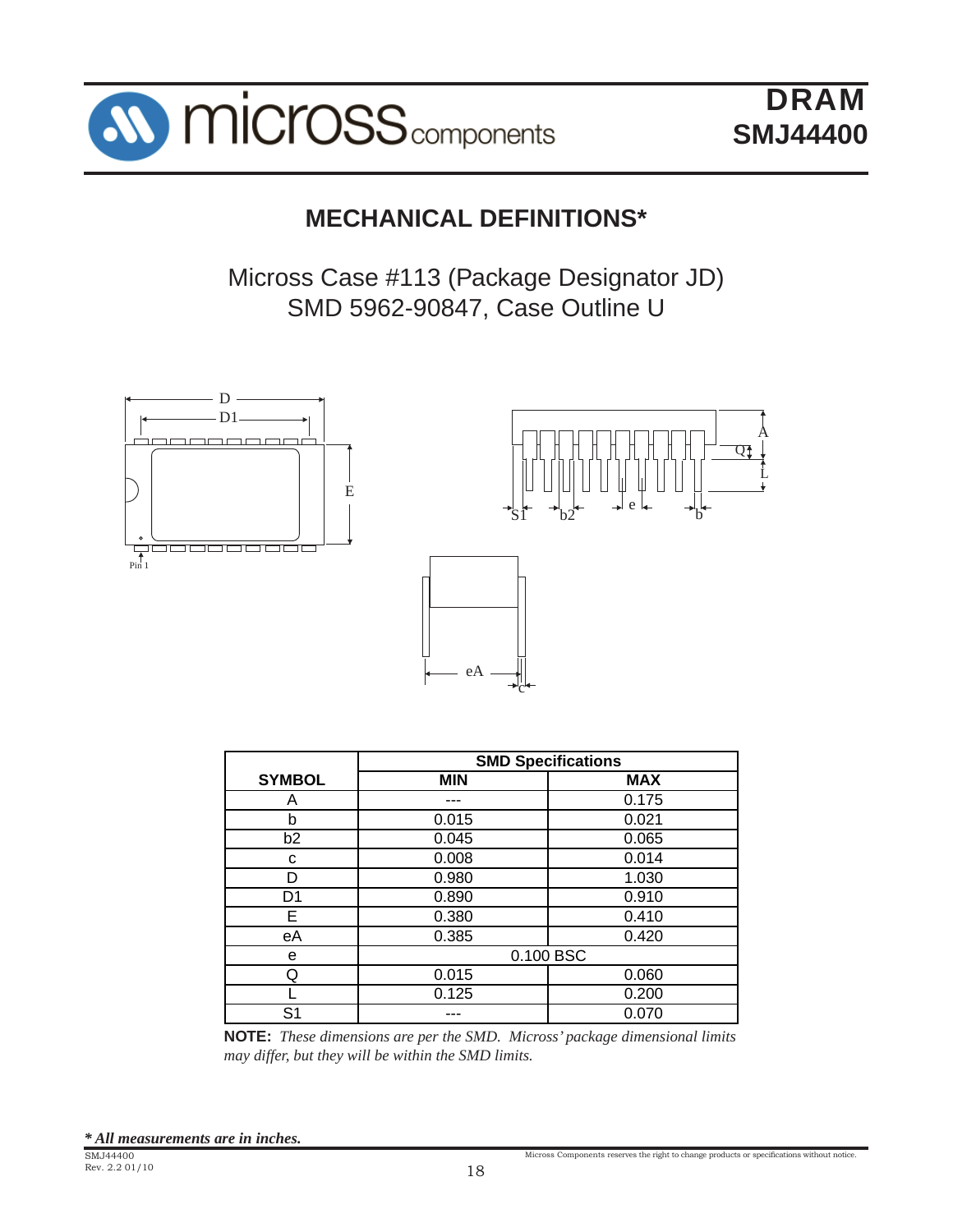

## **MECHANICAL DEFINITIONS\***

Micross Case #308 (Package Designator HR) SMD 5962-90847, Case Outline X





| <b>SYMBOL</b> | <b>SMD Specifications</b> |            |  |  |  |  |  |
|---------------|---------------------------|------------|--|--|--|--|--|
|               | <b>MIN</b>                | <b>MAX</b> |  |  |  |  |  |
| A             | 0.080                     | 0.100      |  |  |  |  |  |
| b             | 0.015                     | 0.021      |  |  |  |  |  |
| С             | 0.004                     | 0.010      |  |  |  |  |  |
| D             | 0.690                     | 0.710      |  |  |  |  |  |
| Е             | 0.483                     | 0.497      |  |  |  |  |  |
| е             |                           | 0.050 TYP  |  |  |  |  |  |
|               | 0.340                     | 0.370      |  |  |  |  |  |
| Q             | 0.025                     | 0.035      |  |  |  |  |  |
| S             | 0.101                     | 0.133      |  |  |  |  |  |

**NOTE:** *These dimensions are per the SMD. Micross' package dimensional limits may differ, but they will be within the SMD limits.*

*\* All measurements are in inches.*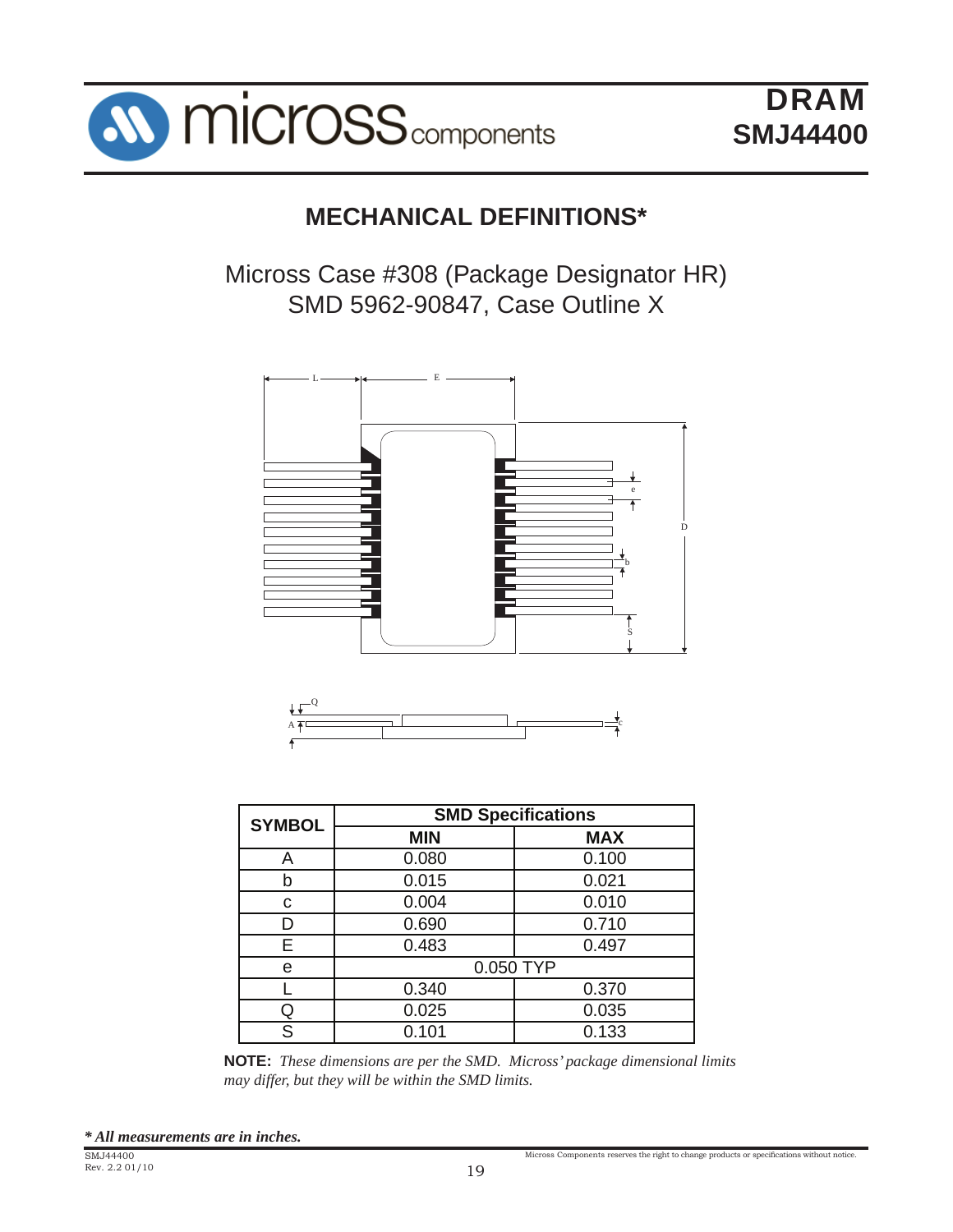## **ORDERING INFORMATION**

## **EXAMPLE:** SMJ44400-12JDM

| <b>Device</b><br><b>Number</b> | Speed ns | Package<br><b>Type</b> | <b>Process</b> |
|--------------------------------|----------|------------------------|----------------|
| SMJ44400                       | -80      | JD                     |                |
| SMJ44400                       | -10      | JD                     |                |
| SMJ44400                       | $-12$    | JD                     | /*             |

## **EXAMPLE:** SMJ44400-80HRM

| <b>Device</b><br><b>Number</b> | Speed ns | Package<br><b>Type</b> | <b>Process</b> |
|--------------------------------|----------|------------------------|----------------|
| SMJ44400                       | -80      | ΗR                     | /*             |
| SMJ44400                       | -10      | ΗR                     | /*             |
| SMJ44400                       | $-12$    | ΗR                     | /*             |

## **\*AVAILABLE PROCESSES**

 $M =$  Extended Temperature Range

C to  $+125$ <sup>o</sup>C